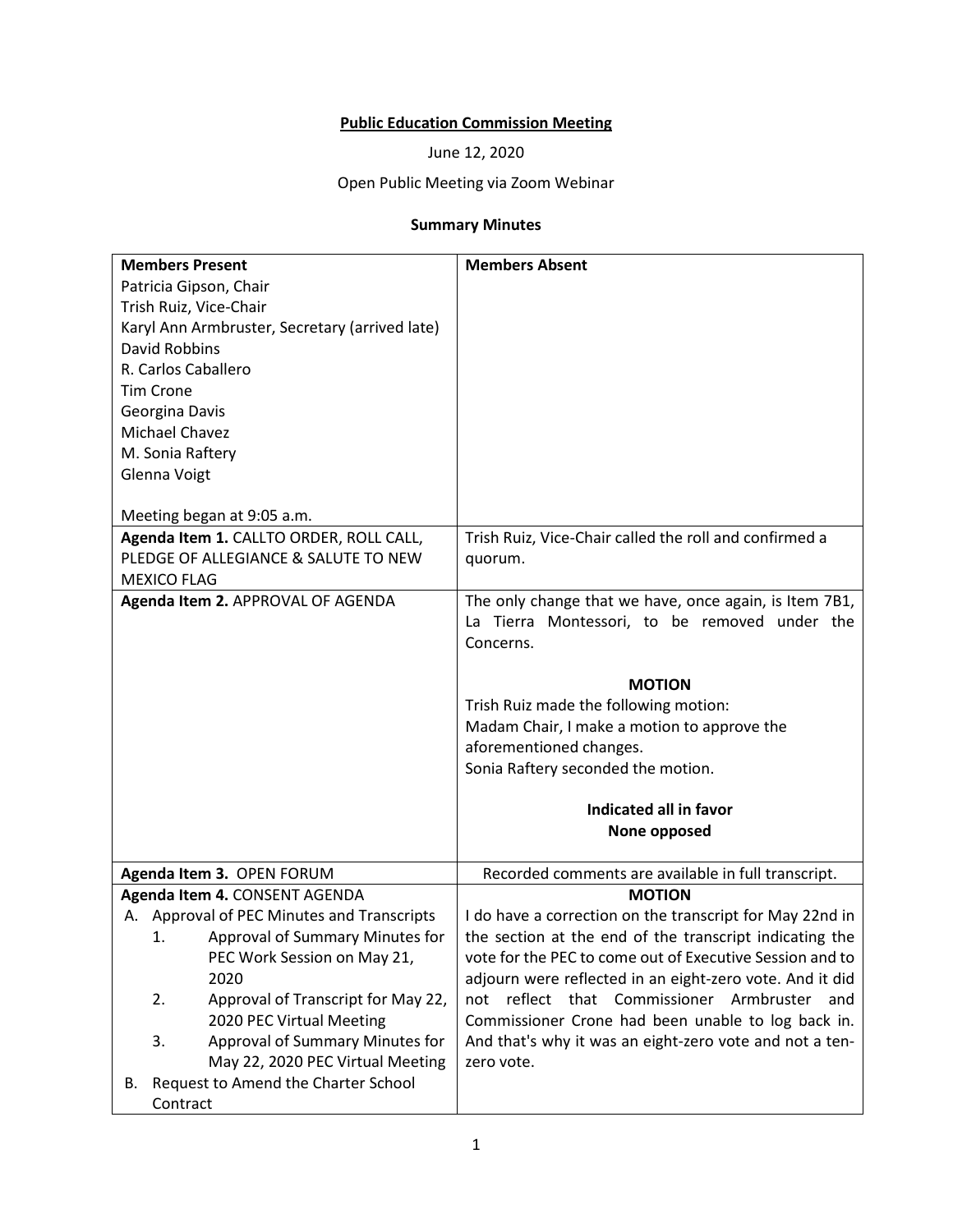|    | 1. Governing Board Members Changes           | Trish Ruiz made the following motion:                     |
|----|----------------------------------------------|-----------------------------------------------------------|
|    | Albuquerque Sign Language<br>а.              | Madam Chair, I make a motion to approve with the          |
|    | Academy                                      | aforementioned changes.                                   |
|    | Change of Head Administrator<br>2.           | David Robbins seconded the motion.                        |
|    | a. Turquoise Trail Charter School            |                                                           |
|    | Change of Business Manager<br>3.             | Motion passed unanimously 10-0                            |
|    | a. Turquoise Trail Charter School            |                                                           |
|    |                                              |                                                           |
|    | Agenda Item 5. DISCUSSION AND POSSIBLE       | <b>MOTION</b>                                             |
|    | <b>ACTION ON COMMENCEMENT OF</b>             | Glenna Voigt made the following motion:                   |
|    | OPERATIONS FOR PROPOSED NEW SCHOOL-          | I move that the Public Education Commission approve       |
|    | ACES TECHNICAL SCHOOL                        | the Commencement of Operations for ACES Technical         |
|    |                                              | School.                                                   |
|    |                                              | Carlos Caballero seconded the motion.                     |
|    |                                              |                                                           |
|    |                                              | Motion passed unanimously 10-0                            |
|    |                                              |                                                           |
|    | Agenda Item 6. DISCUSSION AND POSSIBLE       | <b>MOTION</b>                                             |
|    | ACTION ON CHARTER SONTRACTS AND              | Glenna Voigt made the following motion:                   |
|    | PERFORMANCE FRAMEWORKS, INCLUDING            | I move that the Public Education Commission approve       |
|    | MISSION GOALS, 2020-2025:                    | the renewal charter contract for 21st Century Public      |
|    | A. 21 <sup>st</sup> Century Public Academy   | Academy for a five-year term, commencing July 1st,        |
|    | (Albuquerque)                                | 2020, through June 30th, 2025.                            |
|    | <b>B.</b> ACES Technical Charter School      | Georgina Davis and David Robbins seconded the             |
|    | (Albuquerque; new school)                    | motion.                                                   |
| C. | Albuquerque Bilingual Academy                |                                                           |
|    | (Albuquerque)                                | Motion passed unanimously 10-0                            |
|    | D. Albuquerque Institute of Mathematics      |                                                           |
|    | and Science @ UNM (Albuquerque)              |                                                           |
| Е. | Albuquerque School of Excellence             | <b>MOTION</b>                                             |
|    | (Albuquerque)                                | Glenna Voigt made the following motion:                   |
| F. | Albuquerque Sign Language Academy            | I move that the Public Education Commission approve       |
|    | (Albuquerque)                                | the new charter contract for ACES Technical Charter       |
|    | G. Aldo Leopold Charter School (Silver City) | School for a five-year term commencing July 1st, 2020,    |
| Н. | Amy Biehl Charter High School                | through June 30th, 2025.                                  |
|    | (Albuquerque)                                | David Robbins seconded the motion.                        |
| I. | Dzit Dit Lool School of Empowerment          |                                                           |
|    | Action and Perseverance (DEAP) (Navajo)      | Motion passed unanimously 10-0                            |
| J. | Las Montanas Charter High School (Las        |                                                           |
|    | Cruces)                                      |                                                           |
| ĸ. | Monte Del Sol Charter School (Santa Fe)      | <b>MOTION</b>                                             |
| L. | Sandoval Academy of Bilingual Education      | David Robbins made the following motion:                  |
|    | (SABE) (Rio Rancho)                          | I move the Public Education Commission renew the          |
|    | M. South Valley Preparatory School           | charter for Albuquerque Bilingual Charter for a five-year |
|    | (Albuquerque)                                | term, commencing July 1st, 2020, through June 30th,       |
|    | N. Taos Integrated School for the Arts       | 2025.                                                     |
|    | (Taos)                                       | Glenna Voigt seconded the motion.                         |
|    | O. The ASK Academy (Rio Rancho)              |                                                           |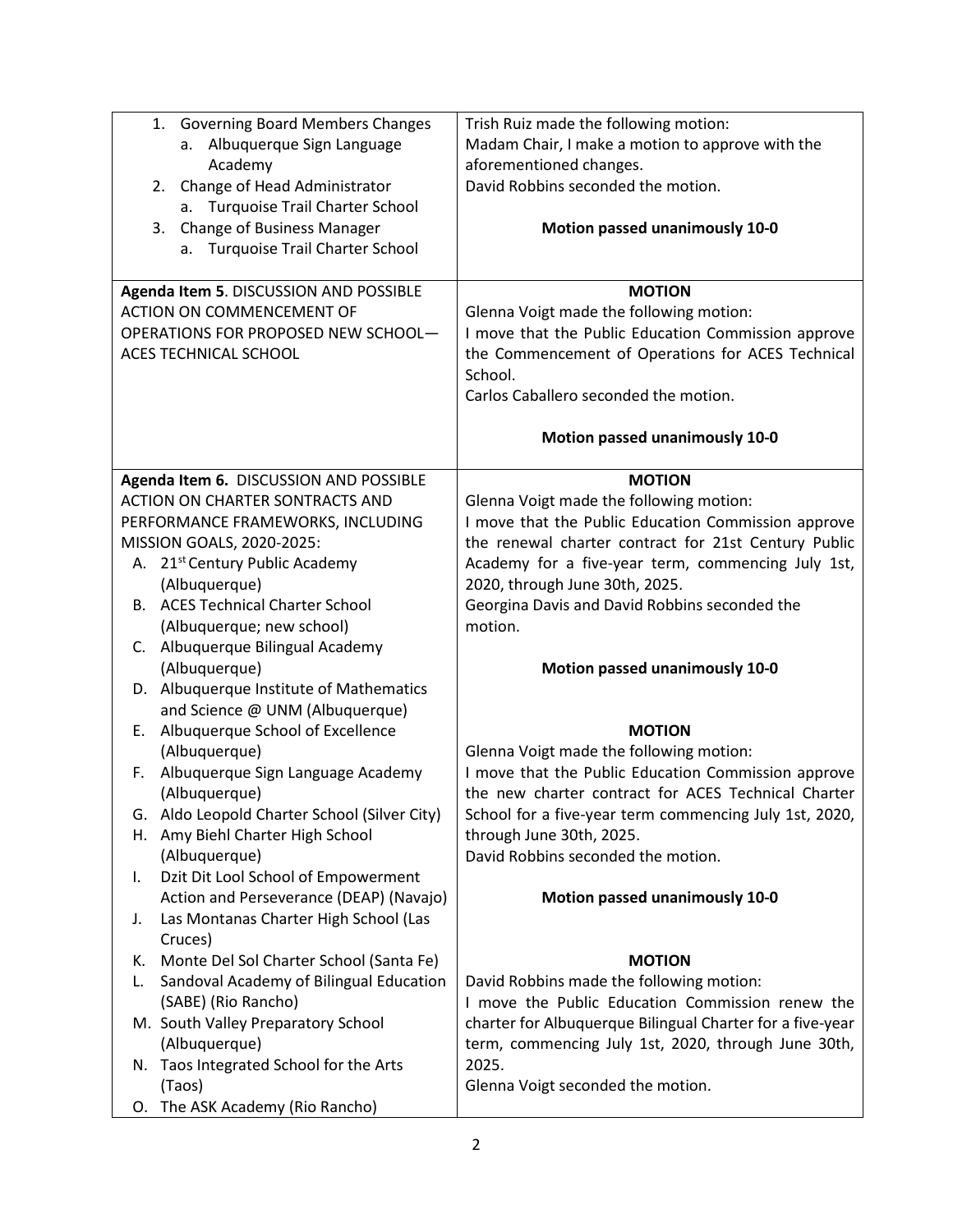| Q. The Montessori Elementary and Middle         |                                                                                                |
|-------------------------------------------------|------------------------------------------------------------------------------------------------|
|                                                 |                                                                                                |
| School (TMEMS) (Rio Rancho)                     |                                                                                                |
| R. Tierra Adentro of New Mexico (TANM)          | <b>MOTION</b>                                                                                  |
| (Albuquerque)                                   | Glenna Voigt made the following motion:                                                        |
| S. Tierra Encantada Charter School (TECS)       | I move that the Public Education Commission approve                                            |
| (Santa Fe)                                      | the renewal charter contract for -- they moved -- for                                          |
| Turquoise Trail Charter School (Santa Fe)<br>Т. | Albuquerque Institute of Mathematics and Science at                                            |
|                                                 | UNM, for a five-year term, commencing July 1st, 2020,                                          |
|                                                 | through June 30th, 2025.                                                                       |
|                                                 | David Robbins seconded the motion.                                                             |
|                                                 |                                                                                                |
|                                                 | <b>Motion passed unanimously 10-0</b>                                                          |
|                                                 | <b>MOTION</b>                                                                                  |
|                                                 | David Robbins made the following motion:                                                       |
|                                                 | I move that the Public Education Commission approve                                            |
|                                                 | the renewal charter contract for Albuquerque School of                                         |
|                                                 | Excellence for a five-year term, commencing July                                               |
|                                                 | 1st, 2020, through June 30th, 2025.                                                            |
|                                                 | Glenna Voigt seconded the motion.                                                              |
|                                                 |                                                                                                |
|                                                 | Motion passed unanimously 10-0                                                                 |
|                                                 | <b>MOTION</b>                                                                                  |
|                                                 | Glenna Voigt made the following motion:                                                        |
|                                                 | I'd like to move that the Public Education Commission                                          |
|                                                 | approve the renewal charter contract for the                                                   |
|                                                 | Albuquerque Sign Language Academy for a five-year                                              |
|                                                 | term commencing July 1st, 2020, through June 30th,                                             |
|                                                 | 2025.                                                                                          |
|                                                 | David Robbins and Sonia Raftery seconded the motion.                                           |
|                                                 | <b>Motion passed unanimously 10-0</b>                                                          |
|                                                 |                                                                                                |
|                                                 | <b>MOTION</b>                                                                                  |
|                                                 | Glenna Voigt made the following motion:<br>I move that the Public Education Commission approve |
|                                                 | the renewal charter contract for Aldo Leopold Charter                                          |
|                                                 |                                                                                                |
|                                                 | School for a five-year term, commencing July 1st, 2020,                                        |
|                                                 | through June 30th, 2025.<br>David Robbins seconded the motion.                                 |
|                                                 |                                                                                                |
|                                                 | Motion passed unanimously 10-0                                                                 |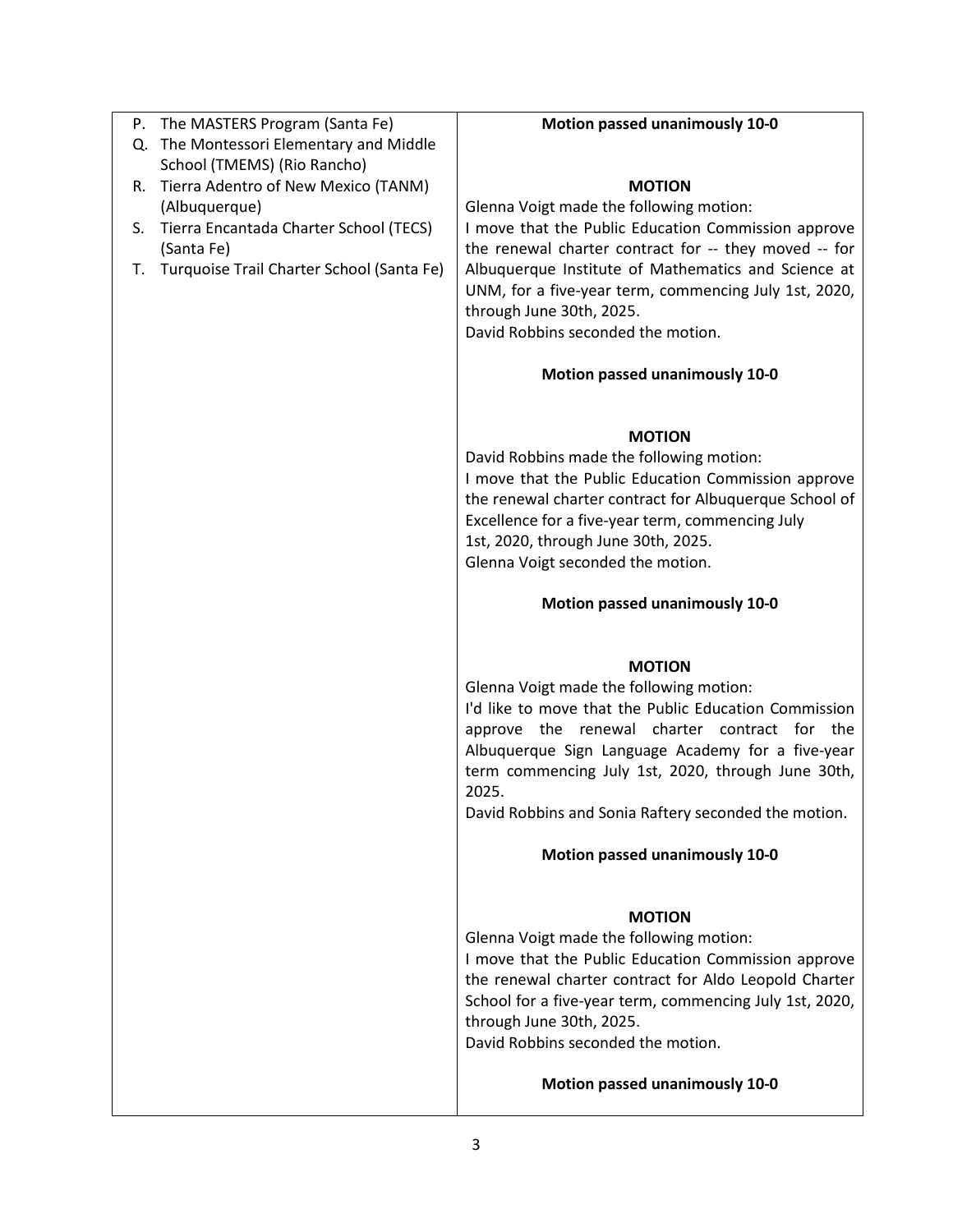| <b>MOTION</b>                                            |
|----------------------------------------------------------|
| Glenna Voigt made the following motion:                  |
| I move that the Public Education Commission approve      |
|                                                          |
| the renewal contract for Amy Biehl Charter High School   |
| for a five-year term, commencing July 1st, 2020, through |
| June 30th, 2025.                                         |
| Trish Ruiz seconded the motion.                          |
|                                                          |
|                                                          |
| Motion passed unanimously 10-0                           |
|                                                          |
|                                                          |
| <b>MOTION</b>                                            |
| Georgina Davis made the following motion: (actual        |
| transcript of motion inserted below)                     |
|                                                          |
| COMMISSIONER DAVIS: I would like to do the motion,       |
| but I don't have the wording in front of me. So I move   |
|                                                          |
| that we accept the charter -- whatever the correct       |
| wording is.                                              |
| THE CHAIR: Contract.                                     |
| COMMISSIONER DAVIS: Yes. For the school years 20- --     |
|                                                          |
| whatever it is. I'm sorry.                               |
| THE CHAIR: Okay. Commencing July 1st.                    |
| <b>COMMISSIONER DAVIS: If another Commissioner would</b> |
| read the words, then you can pretend it was me that said |
| them.                                                    |
| COMMISSIONER VOIGT: I can help you with that.            |
|                                                          |
| THE CHAIR: It's for the charter contract commencing July |
| 1st, 2020, through June 30th, 2025.                      |
| COMMISSIONER DAVIS: Thank you very much.                 |
| Commissioners Ruiz and Caballero seconded the motion.    |
|                                                          |
| <b>Motion passed unanimously 10-0</b>                    |
|                                                          |
|                                                          |
| <b>MOTION</b>                                            |
| Patricia Gipson made the following motion:               |
| So I move that the Public Education Commission approve   |
| the renewal charter contract for Las Montañas Charter    |
| High School for a five-year term, commencing July 1st,   |
|                                                          |
| 2020, through June 30th, 2025.                           |
| Trish Ruiz seconded the motion.                          |
| Motion passed unanimously 10-0                           |
|                                                          |
|                                                          |
|                                                          |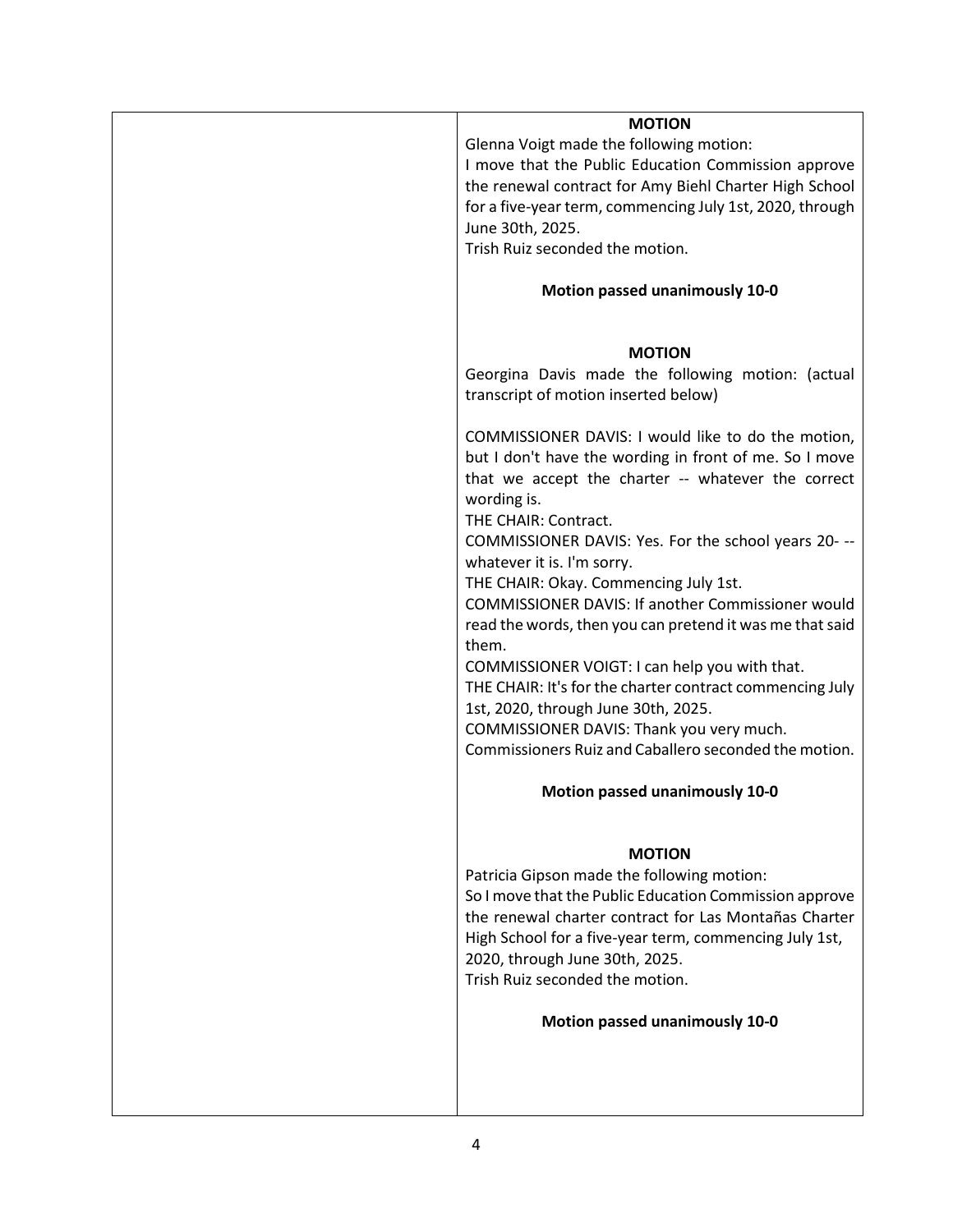#### **MOTION**

Glenna Voigt made the following motion: I move that the Public Education Commission approve the renewal charter contract for Monte del Sol Charter School for a five-year term commencing July 1st, 2020, through June 30th, 2025.

Sonia Raftery seconded the motion.

## **Motion passed unanimously 10-0**

#### **MOTION**

Patricia Gipson made the following motion: I'm going to move that the Public Education Commission approve the renewal charter contract for Sandoval Academy of Bilingual Education for a five-year term commencing July 1, 2020, through June 30, 2025. Georgina Davis seconded the motion.

#### **Motion passed unanimously 10-0**

#### **MOTION**

Glenna Voigt made the following motion: I move that the Public Education Commission approve the renewal charter contract for South Valley Preparatory School for a five-year term, commencing July 1st, 2020, through June 30th, 2025. Carlos Caballero seconded the motion.

## **Motion passed unanimously 10-0**

#### **MOTION**

Patricia Gipson made the following motion: I am going to move that the Public Education Commission approve the renewal charter contract for Taos Integrated School for the Arts for a five-year term, commencing July 1, 2020, through June 30, 2025. David Robbins seconded the motion.

## **Motion passed unanimously 10-0**

## **MOTION**

David Robbins made the following motion: I move that the Public Education Commission approve the renewal charter contract for the ASK Academy for a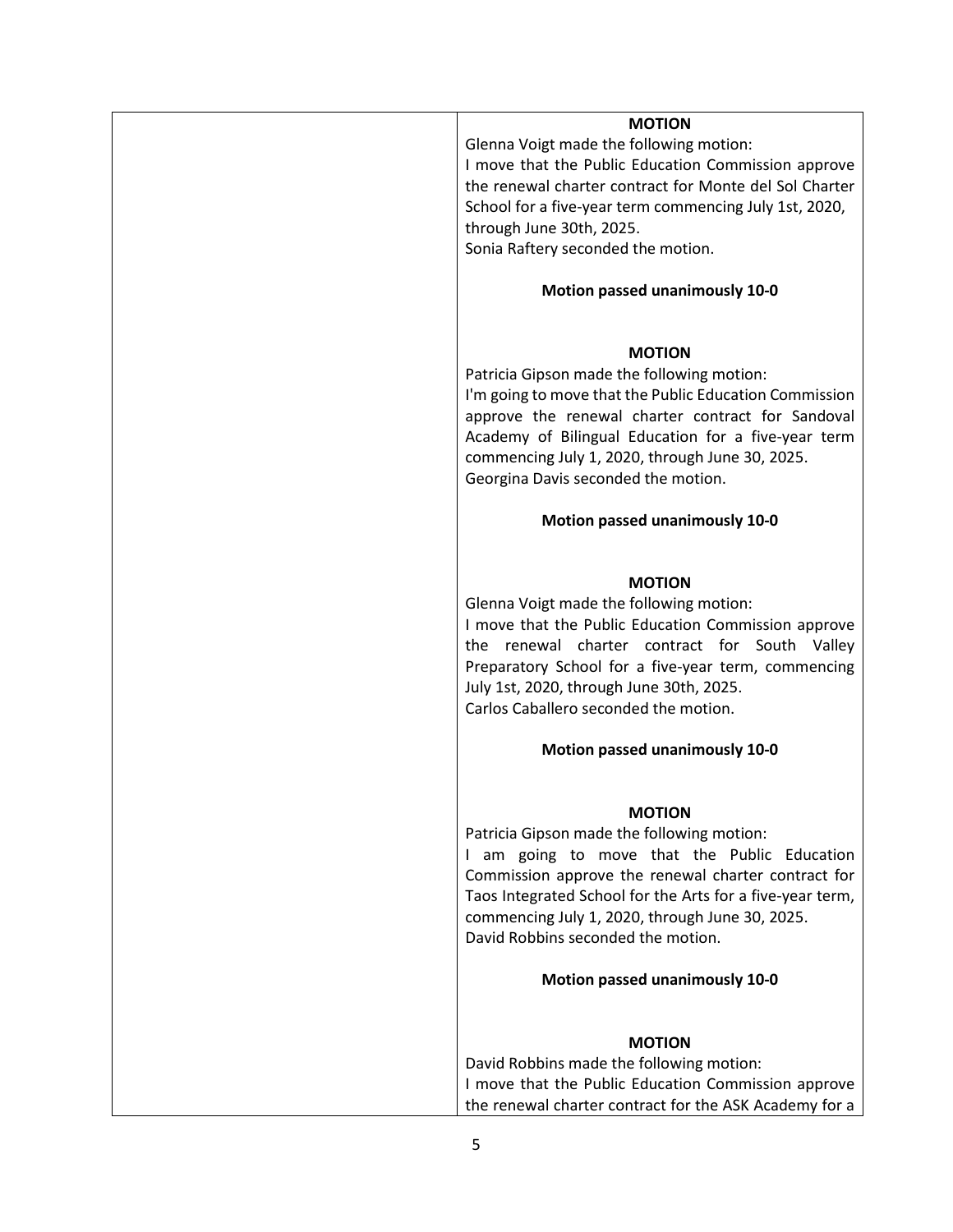| five-year term commencing July 1st, 2020, to June 30th,<br>2025.<br>Glenna Voigt seconded the motion.<br><b>Motion passed unanimously 10-0</b><br><b>MOTION</b><br>I move that the<br>24 Public Education Commission approve the renewal<br>charter contract for the MASTERS program for a five-<br>year term commencing July 1st, 2020, through June<br>30th, 2025.<br>David Robbins seconded the motion.<br>Motion passed unanimously 10-0<br><b>MOTION</b><br>Patricia Gipson made the following motion:<br>I'm going to move that the Public Education Commission<br>approve the renewal charter contract for the Montessori<br>Elementary and Middle School for a five-year term<br>commencing July 1, 2020, through June 30, 2025.<br>Sonia Raftery seconded the motion.<br><b>Motion passed 9-1</b><br><b>Carlos Caballero abstained</b><br><b>MOTION</b><br>Glenna Voigt made the following motion:<br>I move that the Public Education Commission approve<br>the renewal charter contract for Tierra Adentro of New<br>Mexico, TANM, for a five-year term, commencing July<br>1st, 2020, through June 30th, 2025.<br>Carlos Caballero seconded the motion.<br><b>Motion passed unanimously 10-0</b><br><b>MOTION</b><br>Patricia Gipson made the following motion:<br>I will move that the Public Education Commission<br>approve the renewal charter contract for Tierra<br>Encantada Charter School for a five-year term,<br>commencing July 1st, 2020, through June 30th, 2025.<br>David Robbins seconded the motion. |  |
|-----------------------------------------------------------------------------------------------------------------------------------------------------------------------------------------------------------------------------------------------------------------------------------------------------------------------------------------------------------------------------------------------------------------------------------------------------------------------------------------------------------------------------------------------------------------------------------------------------------------------------------------------------------------------------------------------------------------------------------------------------------------------------------------------------------------------------------------------------------------------------------------------------------------------------------------------------------------------------------------------------------------------------------------------------------------------------------------------------------------------------------------------------------------------------------------------------------------------------------------------------------------------------------------------------------------------------------------------------------------------------------------------------------------------------------------------------------------------------------------------------------------------------------|--|
|                                                                                                                                                                                                                                                                                                                                                                                                                                                                                                                                                                                                                                                                                                                                                                                                                                                                                                                                                                                                                                                                                                                                                                                                                                                                                                                                                                                                                                                                                                                                   |  |
|                                                                                                                                                                                                                                                                                                                                                                                                                                                                                                                                                                                                                                                                                                                                                                                                                                                                                                                                                                                                                                                                                                                                                                                                                                                                                                                                                                                                                                                                                                                                   |  |
|                                                                                                                                                                                                                                                                                                                                                                                                                                                                                                                                                                                                                                                                                                                                                                                                                                                                                                                                                                                                                                                                                                                                                                                                                                                                                                                                                                                                                                                                                                                                   |  |
|                                                                                                                                                                                                                                                                                                                                                                                                                                                                                                                                                                                                                                                                                                                                                                                                                                                                                                                                                                                                                                                                                                                                                                                                                                                                                                                                                                                                                                                                                                                                   |  |
|                                                                                                                                                                                                                                                                                                                                                                                                                                                                                                                                                                                                                                                                                                                                                                                                                                                                                                                                                                                                                                                                                                                                                                                                                                                                                                                                                                                                                                                                                                                                   |  |
|                                                                                                                                                                                                                                                                                                                                                                                                                                                                                                                                                                                                                                                                                                                                                                                                                                                                                                                                                                                                                                                                                                                                                                                                                                                                                                                                                                                                                                                                                                                                   |  |
|                                                                                                                                                                                                                                                                                                                                                                                                                                                                                                                                                                                                                                                                                                                                                                                                                                                                                                                                                                                                                                                                                                                                                                                                                                                                                                                                                                                                                                                                                                                                   |  |
|                                                                                                                                                                                                                                                                                                                                                                                                                                                                                                                                                                                                                                                                                                                                                                                                                                                                                                                                                                                                                                                                                                                                                                                                                                                                                                                                                                                                                                                                                                                                   |  |
|                                                                                                                                                                                                                                                                                                                                                                                                                                                                                                                                                                                                                                                                                                                                                                                                                                                                                                                                                                                                                                                                                                                                                                                                                                                                                                                                                                                                                                                                                                                                   |  |
|                                                                                                                                                                                                                                                                                                                                                                                                                                                                                                                                                                                                                                                                                                                                                                                                                                                                                                                                                                                                                                                                                                                                                                                                                                                                                                                                                                                                                                                                                                                                   |  |
|                                                                                                                                                                                                                                                                                                                                                                                                                                                                                                                                                                                                                                                                                                                                                                                                                                                                                                                                                                                                                                                                                                                                                                                                                                                                                                                                                                                                                                                                                                                                   |  |
|                                                                                                                                                                                                                                                                                                                                                                                                                                                                                                                                                                                                                                                                                                                                                                                                                                                                                                                                                                                                                                                                                                                                                                                                                                                                                                                                                                                                                                                                                                                                   |  |
|                                                                                                                                                                                                                                                                                                                                                                                                                                                                                                                                                                                                                                                                                                                                                                                                                                                                                                                                                                                                                                                                                                                                                                                                                                                                                                                                                                                                                                                                                                                                   |  |
|                                                                                                                                                                                                                                                                                                                                                                                                                                                                                                                                                                                                                                                                                                                                                                                                                                                                                                                                                                                                                                                                                                                                                                                                                                                                                                                                                                                                                                                                                                                                   |  |
|                                                                                                                                                                                                                                                                                                                                                                                                                                                                                                                                                                                                                                                                                                                                                                                                                                                                                                                                                                                                                                                                                                                                                                                                                                                                                                                                                                                                                                                                                                                                   |  |
|                                                                                                                                                                                                                                                                                                                                                                                                                                                                                                                                                                                                                                                                                                                                                                                                                                                                                                                                                                                                                                                                                                                                                                                                                                                                                                                                                                                                                                                                                                                                   |  |
|                                                                                                                                                                                                                                                                                                                                                                                                                                                                                                                                                                                                                                                                                                                                                                                                                                                                                                                                                                                                                                                                                                                                                                                                                                                                                                                                                                                                                                                                                                                                   |  |
|                                                                                                                                                                                                                                                                                                                                                                                                                                                                                                                                                                                                                                                                                                                                                                                                                                                                                                                                                                                                                                                                                                                                                                                                                                                                                                                                                                                                                                                                                                                                   |  |
|                                                                                                                                                                                                                                                                                                                                                                                                                                                                                                                                                                                                                                                                                                                                                                                                                                                                                                                                                                                                                                                                                                                                                                                                                                                                                                                                                                                                                                                                                                                                   |  |
|                                                                                                                                                                                                                                                                                                                                                                                                                                                                                                                                                                                                                                                                                                                                                                                                                                                                                                                                                                                                                                                                                                                                                                                                                                                                                                                                                                                                                                                                                                                                   |  |
|                                                                                                                                                                                                                                                                                                                                                                                                                                                                                                                                                                                                                                                                                                                                                                                                                                                                                                                                                                                                                                                                                                                                                                                                                                                                                                                                                                                                                                                                                                                                   |  |
|                                                                                                                                                                                                                                                                                                                                                                                                                                                                                                                                                                                                                                                                                                                                                                                                                                                                                                                                                                                                                                                                                                                                                                                                                                                                                                                                                                                                                                                                                                                                   |  |
|                                                                                                                                                                                                                                                                                                                                                                                                                                                                                                                                                                                                                                                                                                                                                                                                                                                                                                                                                                                                                                                                                                                                                                                                                                                                                                                                                                                                                                                                                                                                   |  |
|                                                                                                                                                                                                                                                                                                                                                                                                                                                                                                                                                                                                                                                                                                                                                                                                                                                                                                                                                                                                                                                                                                                                                                                                                                                                                                                                                                                                                                                                                                                                   |  |
|                                                                                                                                                                                                                                                                                                                                                                                                                                                                                                                                                                                                                                                                                                                                                                                                                                                                                                                                                                                                                                                                                                                                                                                                                                                                                                                                                                                                                                                                                                                                   |  |
|                                                                                                                                                                                                                                                                                                                                                                                                                                                                                                                                                                                                                                                                                                                                                                                                                                                                                                                                                                                                                                                                                                                                                                                                                                                                                                                                                                                                                                                                                                                                   |  |
|                                                                                                                                                                                                                                                                                                                                                                                                                                                                                                                                                                                                                                                                                                                                                                                                                                                                                                                                                                                                                                                                                                                                                                                                                                                                                                                                                                                                                                                                                                                                   |  |
|                                                                                                                                                                                                                                                                                                                                                                                                                                                                                                                                                                                                                                                                                                                                                                                                                                                                                                                                                                                                                                                                                                                                                                                                                                                                                                                                                                                                                                                                                                                                   |  |
|                                                                                                                                                                                                                                                                                                                                                                                                                                                                                                                                                                                                                                                                                                                                                                                                                                                                                                                                                                                                                                                                                                                                                                                                                                                                                                                                                                                                                                                                                                                                   |  |
|                                                                                                                                                                                                                                                                                                                                                                                                                                                                                                                                                                                                                                                                                                                                                                                                                                                                                                                                                                                                                                                                                                                                                                                                                                                                                                                                                                                                                                                                                                                                   |  |
|                                                                                                                                                                                                                                                                                                                                                                                                                                                                                                                                                                                                                                                                                                                                                                                                                                                                                                                                                                                                                                                                                                                                                                                                                                                                                                                                                                                                                                                                                                                                   |  |
|                                                                                                                                                                                                                                                                                                                                                                                                                                                                                                                                                                                                                                                                                                                                                                                                                                                                                                                                                                                                                                                                                                                                                                                                                                                                                                                                                                                                                                                                                                                                   |  |
|                                                                                                                                                                                                                                                                                                                                                                                                                                                                                                                                                                                                                                                                                                                                                                                                                                                                                                                                                                                                                                                                                                                                                                                                                                                                                                                                                                                                                                                                                                                                   |  |
|                                                                                                                                                                                                                                                                                                                                                                                                                                                                                                                                                                                                                                                                                                                                                                                                                                                                                                                                                                                                                                                                                                                                                                                                                                                                                                                                                                                                                                                                                                                                   |  |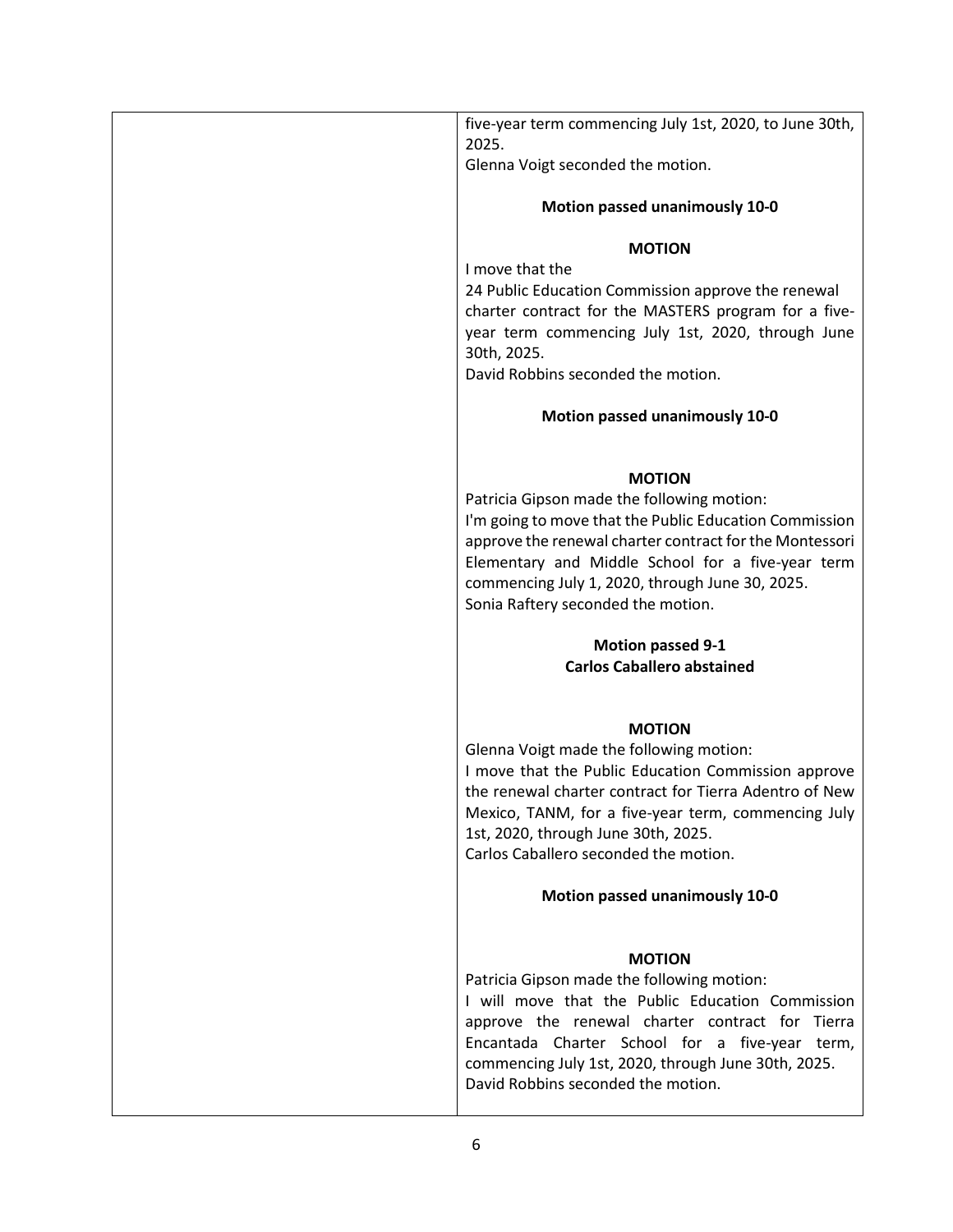|                                                                                                                                                                                                                                                                                                                                                                                   | Motion passed unanimously 10-0                                                                                                                                                                                                                                                                                                                                                                                  |
|-----------------------------------------------------------------------------------------------------------------------------------------------------------------------------------------------------------------------------------------------------------------------------------------------------------------------------------------------------------------------------------|-----------------------------------------------------------------------------------------------------------------------------------------------------------------------------------------------------------------------------------------------------------------------------------------------------------------------------------------------------------------------------------------------------------------|
|                                                                                                                                                                                                                                                                                                                                                                                   | <b>MOTION</b><br>Patricia Gipson made the following motion:<br>I'm going to move that the Public Education Commission<br>approve the renewal charter contract for Turquoise Trail<br>School for a five-year term, commencing July 1, 2020,<br>through June 30, 2025.<br>Glenna Voigt seconded the motion.                                                                                                       |
|                                                                                                                                                                                                                                                                                                                                                                                   | <b>Motion passed unanimously 10-0</b>                                                                                                                                                                                                                                                                                                                                                                           |
| Agenda Item 7. REPORT FROM OPTIONS FOR<br>PARENTS & THE CHARTER SCHOOL DIVISION-<br><b>DISCUSSION AND POSSIBLE ACTIONS</b><br>A. Charter School Division Updates<br>1. Continuous Learning Plans<br>2. New Applications Received<br>3. Governing Board Trainings<br>Concerns<br>В.<br>1. La Tierra Montessori<br>2. Tierra Encantada<br><b>Highlights and Appreciations</b><br>C. | Recorded comments are available in full transcript.                                                                                                                                                                                                                                                                                                                                                             |
| Agenda Item 8. DISCUSSION AND POSSIBLE                                                                                                                                                                                                                                                                                                                                            | <b>MOTION</b>                                                                                                                                                                                                                                                                                                                                                                                                   |
| <b>ACTION ON AMENDMENT REQUESTS</b><br>A. Change Grade Levels Served $-21^{st}$<br><b>Century Public Academy</b><br>B. Education Program Change - Estancia<br><b>Valley Classical Academy</b><br>Enrollment Cap Increase - New Mexico<br>C.<br>School for the Arts                                                                                                                | Glenna Voigt made the following motion:<br>I move that the Public Education Commission approve<br>the amendment to the charter contract to change grade<br>levels served to add fourth grade for 21st Century Public<br>Academy.<br>David Robbins seconded the motion.                                                                                                                                          |
|                                                                                                                                                                                                                                                                                                                                                                                   | <b>Motion passed unanimously 10-0</b>                                                                                                                                                                                                                                                                                                                                                                           |
|                                                                                                                                                                                                                                                                                                                                                                                   | <b>MOTION</b><br>David Robbins made the following motion:<br>I move that the Public Education Commission approve<br>the amendment to the charter contract to change the<br>education program to include at least one fine arts<br>course in the graduation requirement for Estancia Valley<br>Classical Academy.<br>Glenna Voigt seconded the motion.<br><b>Motion passed unanimously 10-0</b><br><b>MOTION</b> |
|                                                                                                                                                                                                                                                                                                                                                                                   | Glenna Voigt made the following motion:                                                                                                                                                                                                                                                                                                                                                                         |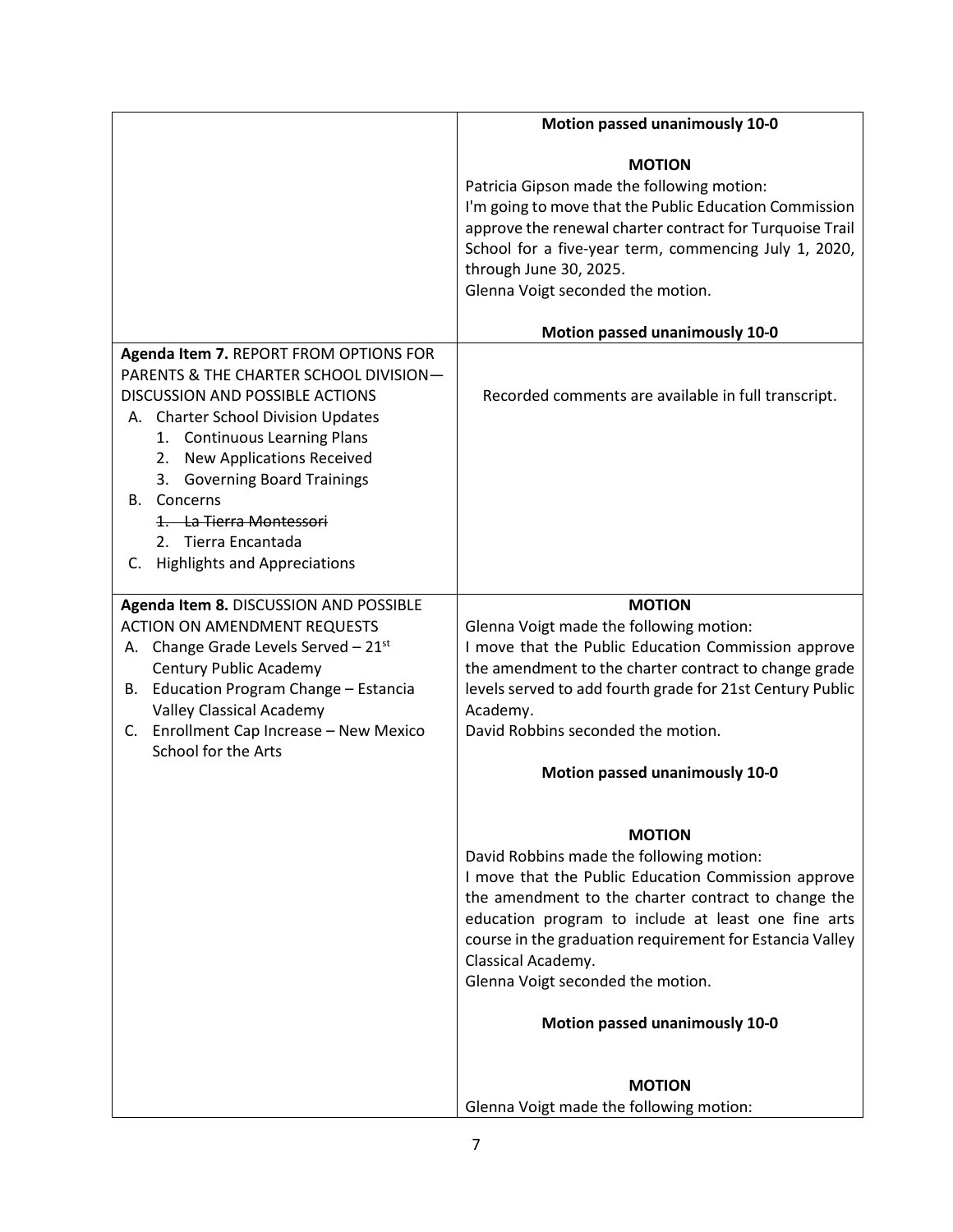|                                                                                                                                                                                          | I move that the Public Education Commission approve<br>the amendment to the charter contract to increase the<br>enrollment cap from 300 to 500 for the New Mexico<br>School for the Arts.<br>Sonia Raftery seconded the motion.<br><b>Motion passed 9-1</b><br><b>Carlos Caballero abstained</b>                                                                                                           |
|------------------------------------------------------------------------------------------------------------------------------------------------------------------------------------------|------------------------------------------------------------------------------------------------------------------------------------------------------------------------------------------------------------------------------------------------------------------------------------------------------------------------------------------------------------------------------------------------------------|
|                                                                                                                                                                                          |                                                                                                                                                                                                                                                                                                                                                                                                            |
| Agenda Item 9. DISCUSSION AND POSSIBLE<br>ACTION ON CORRECTIVE ACTION PLANS<br>Update from Pubic Charter Schools of NM<br>А.<br>Update from New Mexico School Board<br>В.<br>Association | <b>MOTION</b><br>Glenna Voigt made the following motion:<br>I move that the Public Education Commission approve<br>the Corrective Action Plan for 21st Century Public<br>Academy.<br>David Robbins seconded the motion.                                                                                                                                                                                    |
|                                                                                                                                                                                          | Motion passed unanimously 10-0                                                                                                                                                                                                                                                                                                                                                                             |
|                                                                                                                                                                                          | <b>MOTION</b><br>Patricia Gipson made the following motion:<br>I am going to move that the Public Education<br>Commission approve the Corrective Action Plan for<br>Monte del Sol Charter School.<br>David Robbins seconded the motion.                                                                                                                                                                    |
|                                                                                                                                                                                          | Motion passed unanimously 10-0                                                                                                                                                                                                                                                                                                                                                                             |
| Agenda Item 10. DISCUSSION AND POSSIBLE<br>ACTION ON ANNUAL REPORT RATINGS FOR<br>2019-2020                                                                                              | <b>MOTION</b><br>Glenna Voigt made the following motion:<br>I'd like to make a motion that the Public Education<br>Commission adopt the following Annual Report Rating<br>for the 2019-2020 School Year. Due to the COVID-19<br>Health Emergency school closures in Spring 2020, school<br>has provided its Continuous Learning Plan, but it will not<br>be rated.<br>Patricia Gipson seconded the motion. |
|                                                                                                                                                                                          | <b>Motion passed unanimously 10-0</b>                                                                                                                                                                                                                                                                                                                                                                      |
| Agenda Item 11. DISCUSSION AND POSSIBLE<br><b>ACTION ON NEW EDUCATIONAL</b><br>PROGRAMMING RELATED TO COVID-19                                                                           | Recorded comments are available in full transcript.                                                                                                                                                                                                                                                                                                                                                        |
| Agenda Item 12. REPORT FROM THE CHAIR<br>Update from Public Charter Schools of<br>А.<br><b>NM</b><br>Update from New Mexico School Board<br>В.<br>Association                            | Recorded comments are available in full transcript.                                                                                                                                                                                                                                                                                                                                                        |